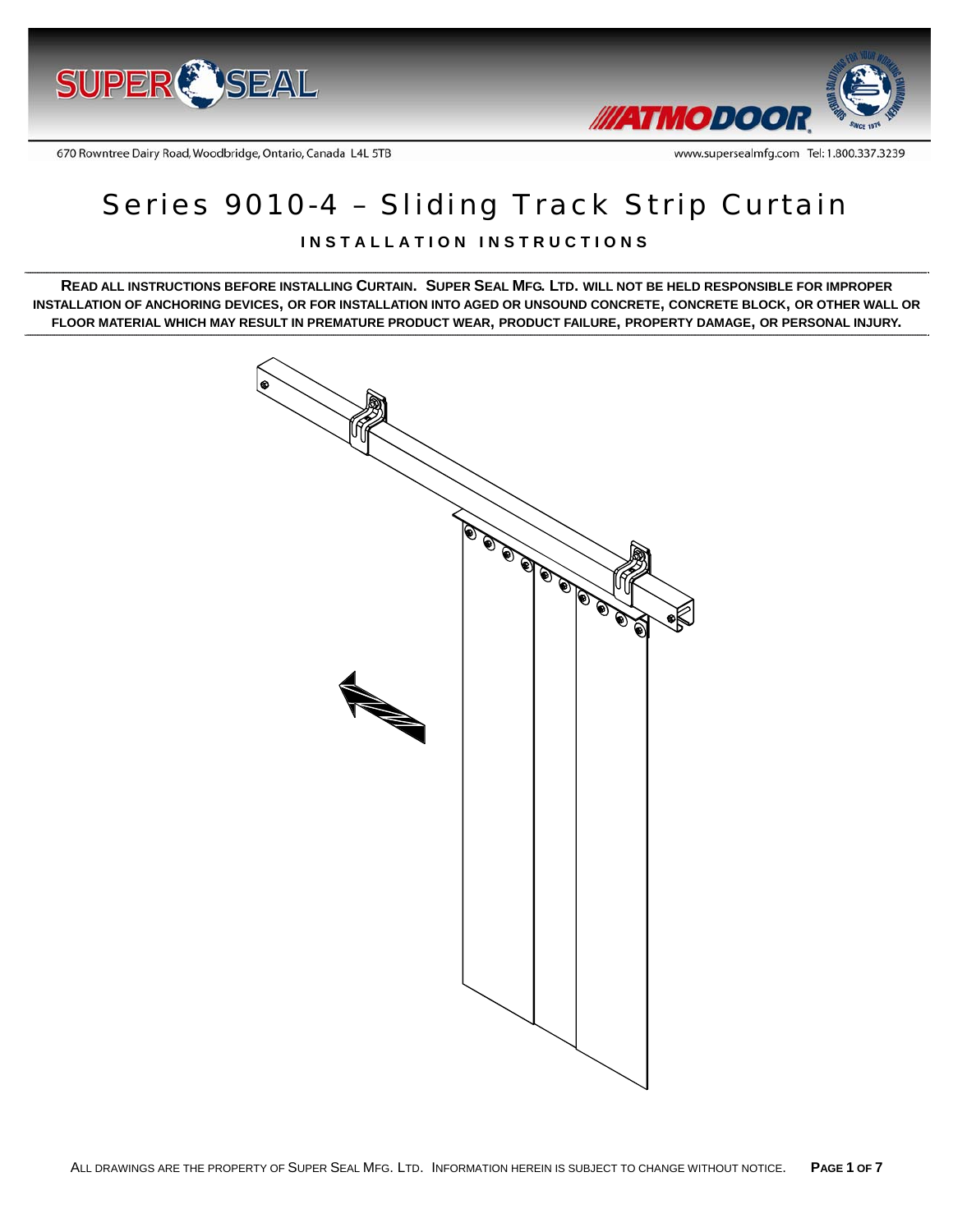

# **Note: Before Installation see hardware list at back of this manual (page 7).**

#### **1a. Mark Wall For Installation – For Bi-parting Slide Only**

- a. Using a level, make a vertical line parallel to the doorjamb at a distance of half the opening door width from jamb. Repeat for other side (Fig. 1a).
- b. Using a level, make a horizontal line 3" above lintel and right across form one vertical line to another (Fig. 1a).
- c. Make a centre mark indicating the center of the door opening width (as shown) (Fig. 1a)



#### **1b. Mark Wall For Installation – For Single Slide Only**

- a. Determine whether curtain is sliding to left or right hand side, Fig. 1b shows a right side sliding curtain.
- b. Using a level, make a vertical line parallel to doorjamb at a distance of  $2\frac{1}{2}$ " from jamb of opposite side of slide, i.e. if slide is in left direction, make mark 2 ½" out from right side jamb (Fig. 1b).
- c. Using a level, make another vertical line parallel to doorjamb and at a distance of twice the door opening width from the first mark (Fig. 1b).
- d. Using a level, make a horizontal line 3" above lintel and right across form one vertical line to another (Fig. 1b).

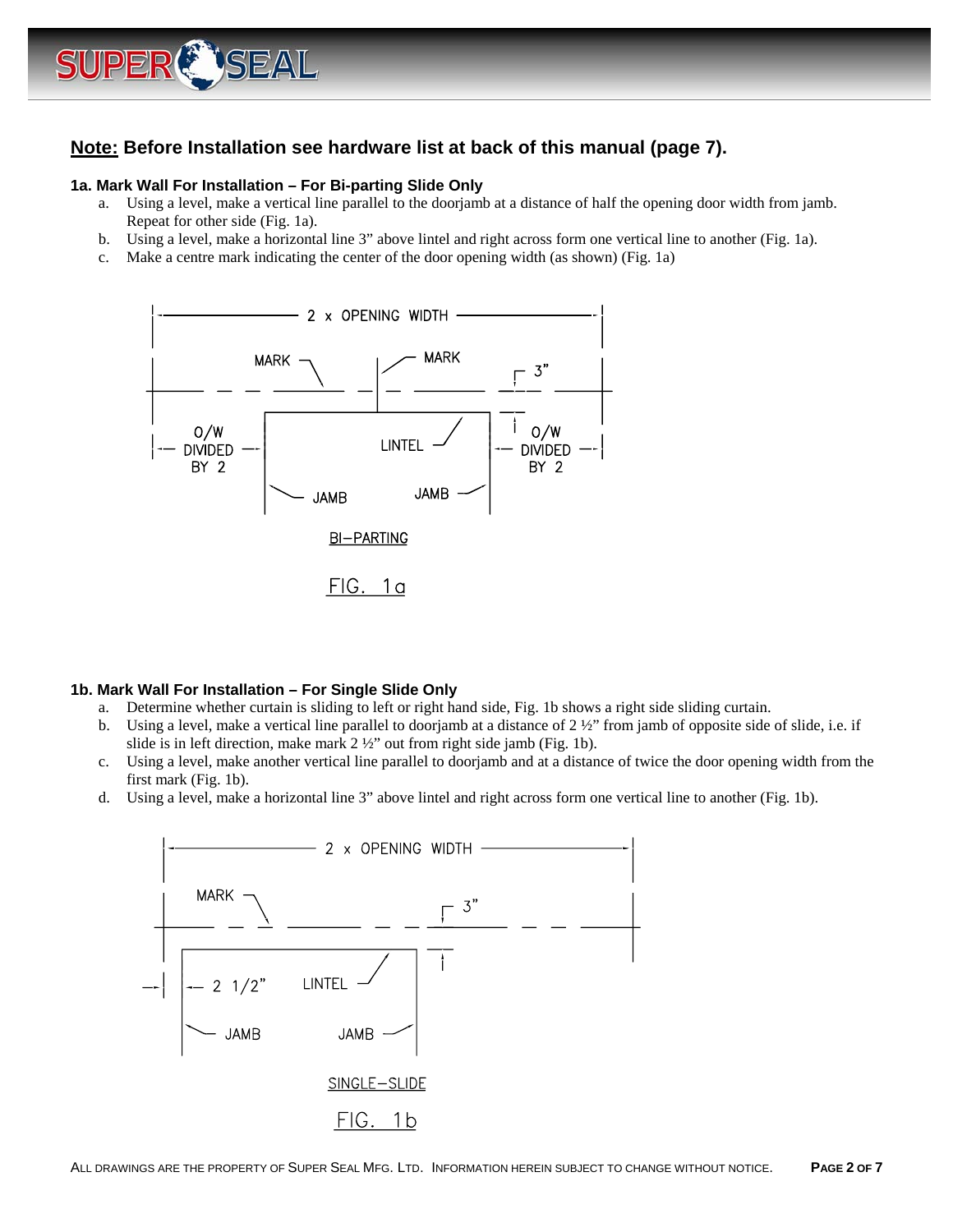

#### **2. Prepare Barn Track**

- a. Slide appropriate track brackets over barn track (Fig. 2).
- b. Use Joint connectors where necessary
	- I. Put factory edges together with barn track inserted into track bracket (Fig. 3).
	- II. Insert lock joint clip into slots on barn track ends (Fig. 3).
	- III. Insert carriage bolt up from underneath through square hole (Fig. 3).
	- IV. Fasten with hex nut on top using ½" Socket Driver Bit (Fig. 3).





#### **3. Prepare Sliding PVC Angle**

- a. Insert track bolts into PVC angle (Fig. 4).
- b. Tape back side of PVC angle to hold track bolts in place (Fig. 5).

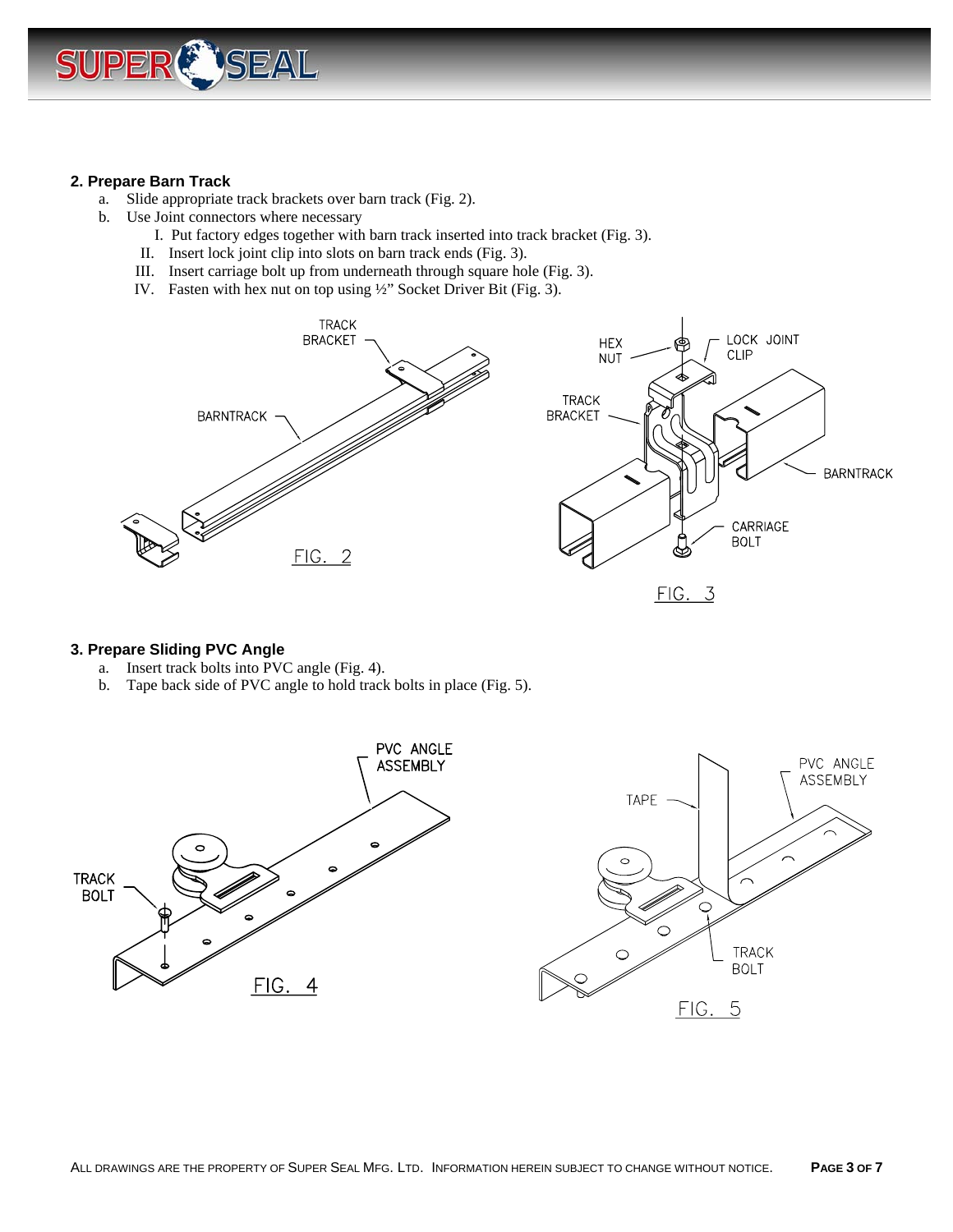

## **4. Slide PVC Angle Into Barn Track**

o Slide PVC angle into barn track with track bolts pointing towards the front (Fig. 6).



#### **6. Attach Track Assembly To Wall**

o Place track assembly against wall, using guide lines that were previously marked **TRACK BRACKET** Note: For Bi-Parting strip curtain see Fig. 8a **TRACK**  For Single Slide curtain see Fig. 8b ÍĤ LINTEL

ĤĤ

**JAMB** 

**JAMB** 

**BI-PARTING** 

FIG. 8a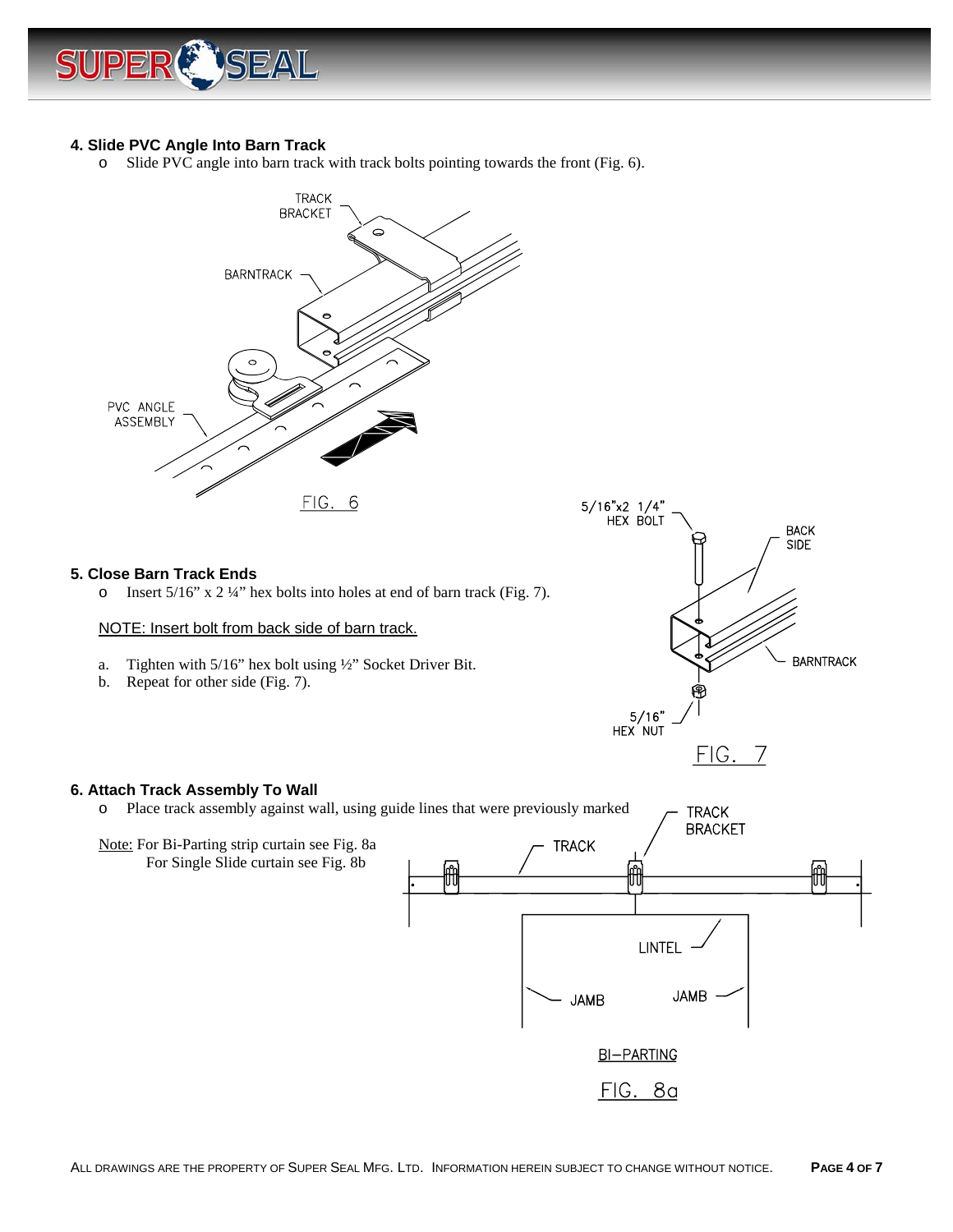



- a. Ensure that bottom edge of barn track is flush with horizontal line (3" above lintel) and that barn track ends are lined up with vertical lines.
- **b.** Drill through mounting holes in track bracket, use Ø 3/8" masonry drill bit (Fig. 9).
- **c.** Insert 3/8" sleeve anchors and tighten with ½" socket wrench (Fig. 9).

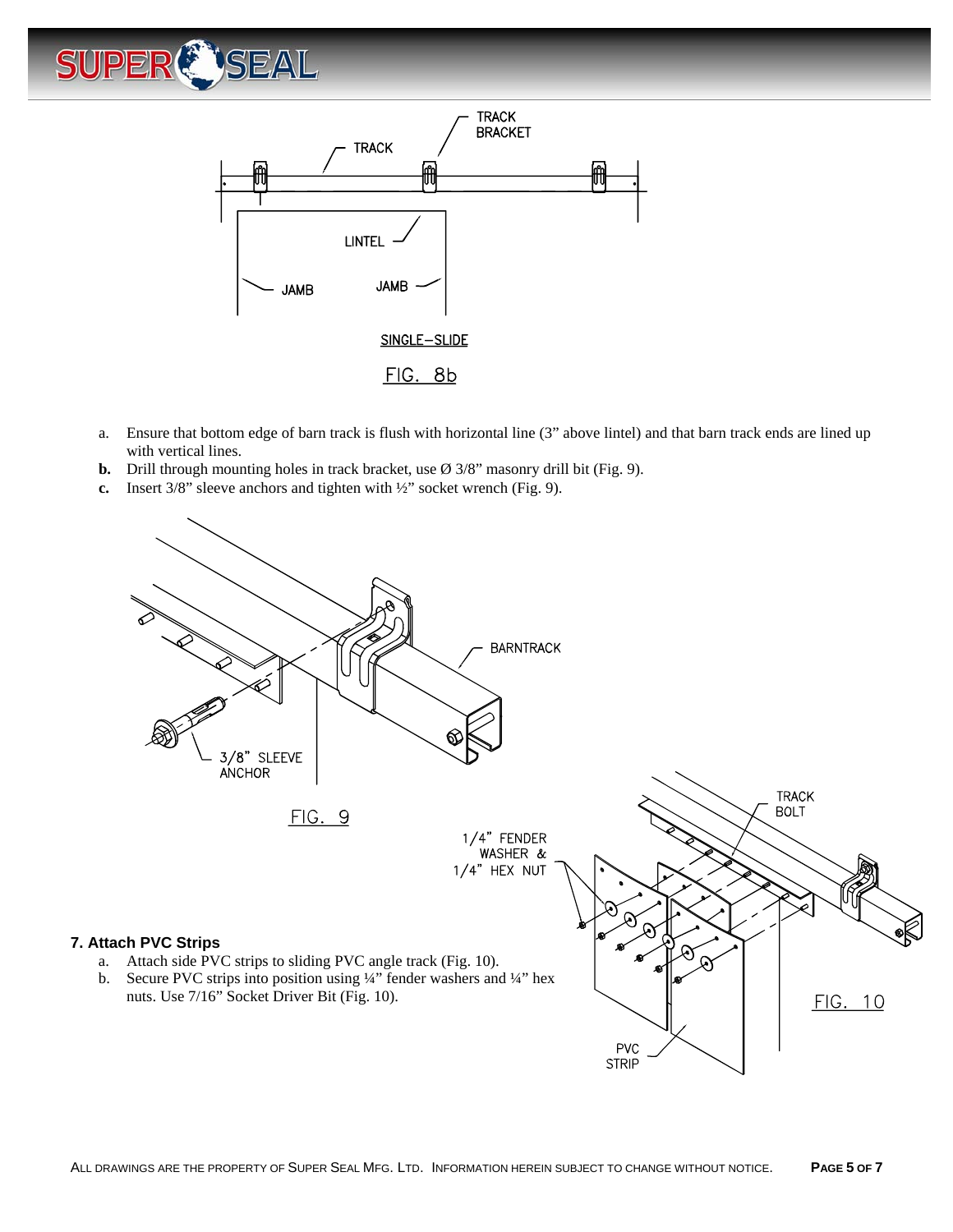

Note: Refer to Figs. A-D for proper PVC strip layout.